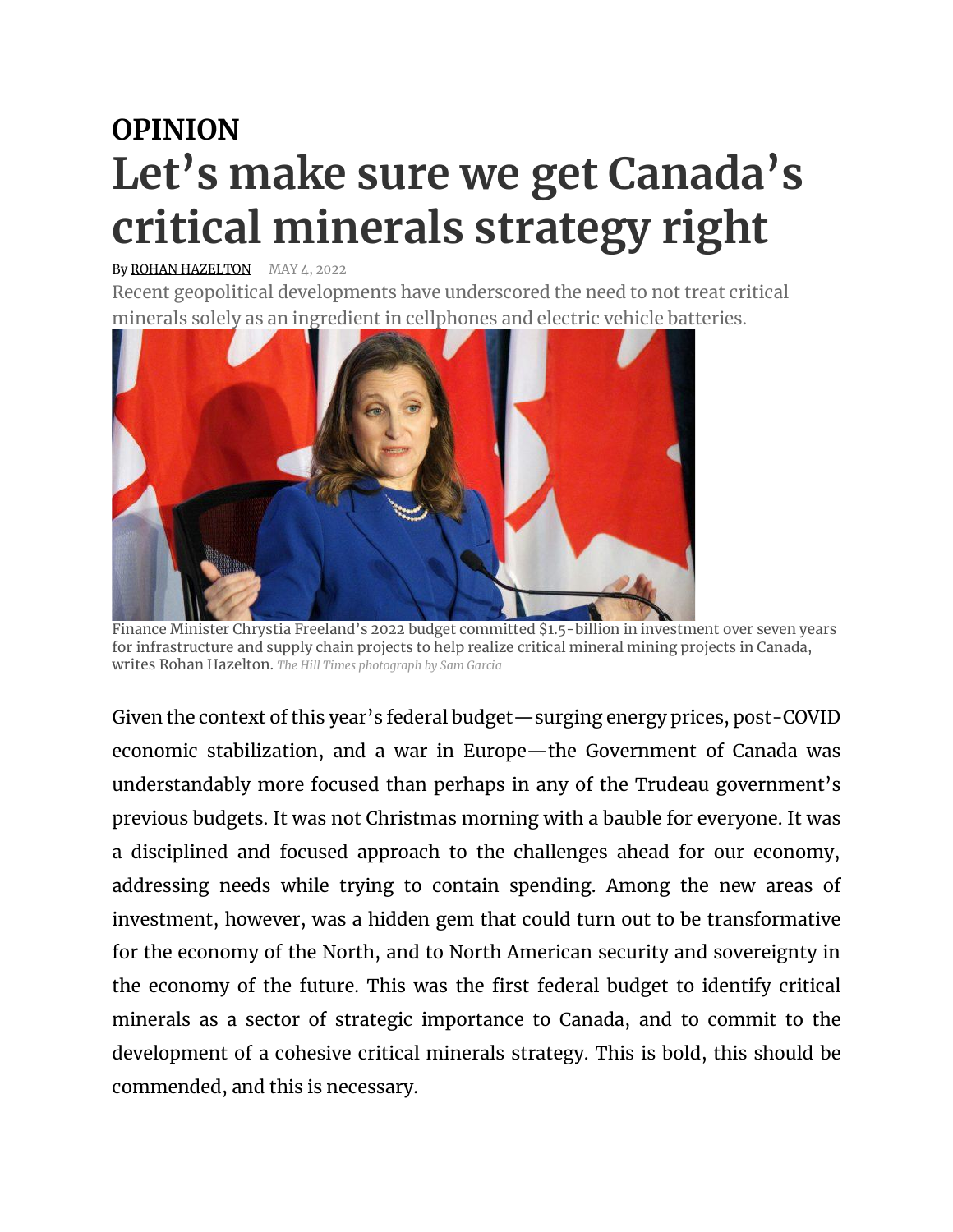Finance Minister Chrystia Freeland's budget committed \$1.5-billion in investment over seven years for infrastructure and supply chain projects to help realize critical mineral mining projects in Canada. It also committed investments toward developing data sets to help inform critical minerals exploration. It also announced an experimental 30 per cent Critical Mineral Exploration Tax Credit for certain exploration expenses related to Canadian development work in particular critical minerals and rare earth metals.

It further commits to research funds through the National Research Council to support critical minerals technology and value chains, and additionally commits to re-establishing a Centre of Excellence on Critical Minerals.

As our government works to leverage these investments to gain maximum impact, it would be prudent to consider several cautionary notes. We should maximize the flexibility of the \$1.5-billion fund, focus on the shovel readiness of projects, and prioritize those that exemplify the economic values that ought to define future growth in the mining sector: Indigenous participation and environmental stewardship.

On the first point of flexibility, the federal budget notes that the Strategic Innovation Fund will be harnessed to support this growth area in Canadian mining, and that it will focus its efforts on manufacturing, processing, and recycling applications. While these are all worthwhile pursuits, we may want to start with socalled "lower-hanging fruit"—projects that can more quickly be commercialized into success stories to help build investor confidence and momentum in the sector. At times, the less prescriptive, the better; core infrastructure needs can sometimes be less dazzling than new technology, but can make a quicker impact.

On that note, the Government of Canada should also start with existing mining projects in the North and evaluate how to kickstart them into production. There are presently four critical mineral projects in the Northwest Territories—Prairie Creek,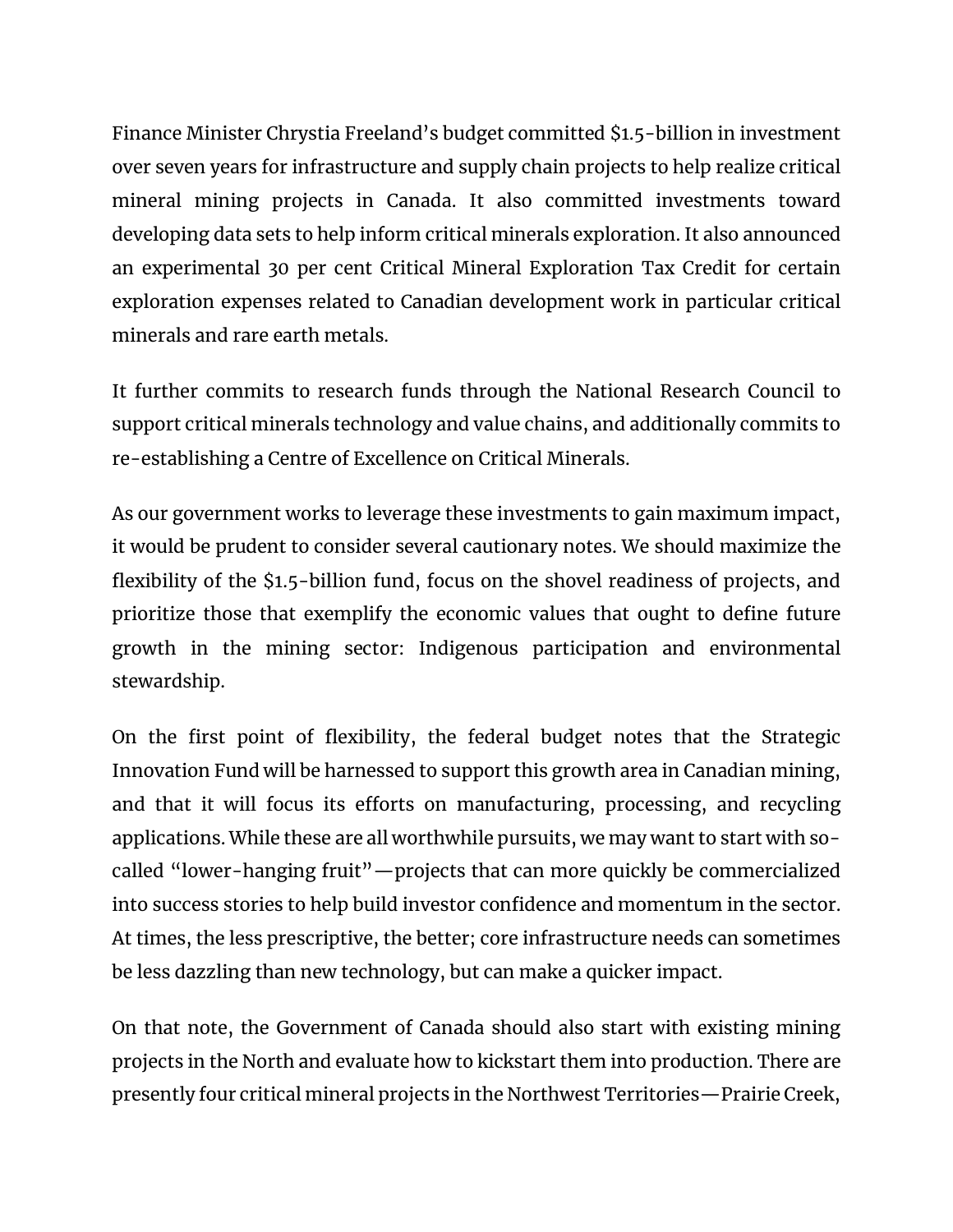Nechalacho, NICO, and Pine Point—that are moving toward becoming operational extraction sites and operational for the long term. The first task, then, should be assessing each project's individual barriers, and moving them to the top of the priority list.

Prairie Creek, for example, is a virtually shovel-ready mining project for zinc and silver, whose immediate need is the construction of an all-season road. The environmental assessments are complete, and Indigenous partnership agreements are already negotiated. It just needs a road to become a viable production site. Once operational, the significant economic and social benefits of the mine will immediately start to be realized—something that is particularly important as existing diamond mines are poised to end production within three years.

The North's new critical minerals sites not only have the potential to offset an anticipated decline from maturing diamond mines, they also help to sustain Indigenous employment in particular while contributing generally to tax revenue, resource royalties, and secondary economic activity such as services and transportation.



Prairie Creek Project, located in traditional Dene territory in Canada's Northwest Territories. *Photograph courtesy of NorZinc*

Prairie Creek is also an ideal case study in prioritizing projects with the ethos Canadians expect from mining companies. It has strong support from local community, and has done tremendous work closely with local First Nations: the Naha Dehé (Nahanni Butte) Dene Band, and the Liidlii Kue First Nation have already successfully completed impact